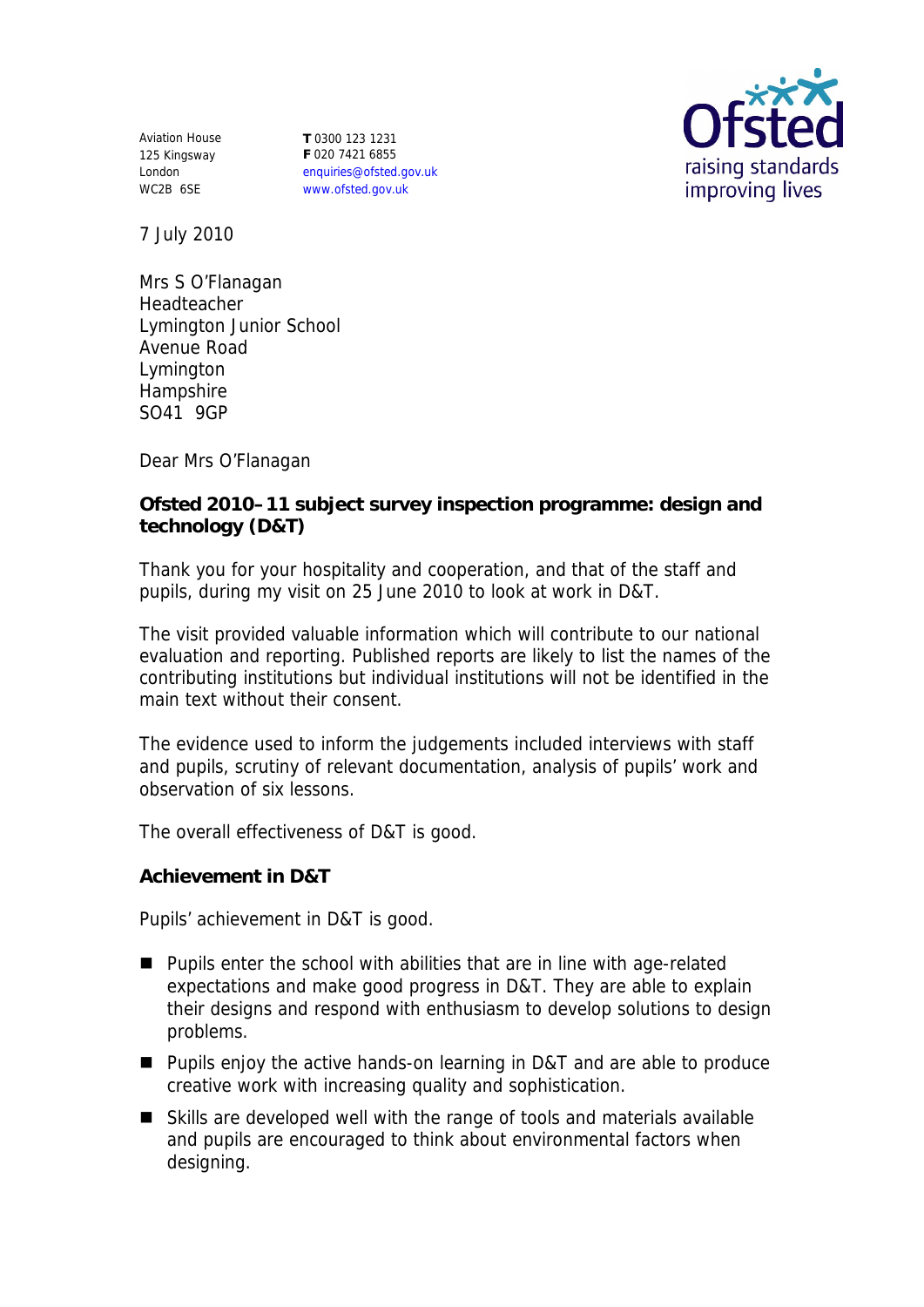**Quality of teaching of D&T**

The quality of teaching in D&T is good.

- Teachers have a clear understanding of what D&T is about and an approach to nurture and extend pupils' design and making talents. The principles that underpin design are understood clearly.
- Teachers promote a learning environment where creativity and problemsolving are encouraged so that learning is effective. Pupils are confident to try ideas and are active learners.
- Teaching is planned well and teachers know the strengths and needs of individual pupils and ensure appropriate support.

**Quality of the curriculum in D&T**

The quality of the curriculum in D&T is good.

- The clear rationale for the curriculum provides pupils with a range of opportunities to be creative, and to develop skills in communication and sketching and knowledge about designing.
- The school has developed the curriculum with care and recognises the need to refine it to further increase pupils' success. Further broadening of the range of materials and processes that pupils experience is required.
- Teachers make good use of the limited resources and ensure this has not inhibited pupils' progress to date. Simple electrical circuits, construction techniques and a range of materials are used to establish a firm foundation.

**Effectiveness of leadership and management in D&T**

Leadership and management in D&T are good.

- $\blacksquare$  The subject is led by a teaching team which demonstrates good subject knowledge and a clear understanding of its purpose. Planning for health and safety is secure. Plans to enable non-specialist teachers to promote good progress and to develop assessment strategies to monitor pupils are in hand, but further training of teachers is required to support their implementation.
- A well-planned cycle of monitoring ensures D&T is properly reviewed. The recent focus on D&T identified strengths and further areas for development and this is informing future plans effectively.

**Areas for improvement, which we discussed, include:**

- developing further teachers' confidence and skills in using a wider range of materials and techniques and, through monitoring of lessons, build upon and share good practice further
- **Demographics** broadening pupils' experiences through greater access to a wider range of materials and processes.